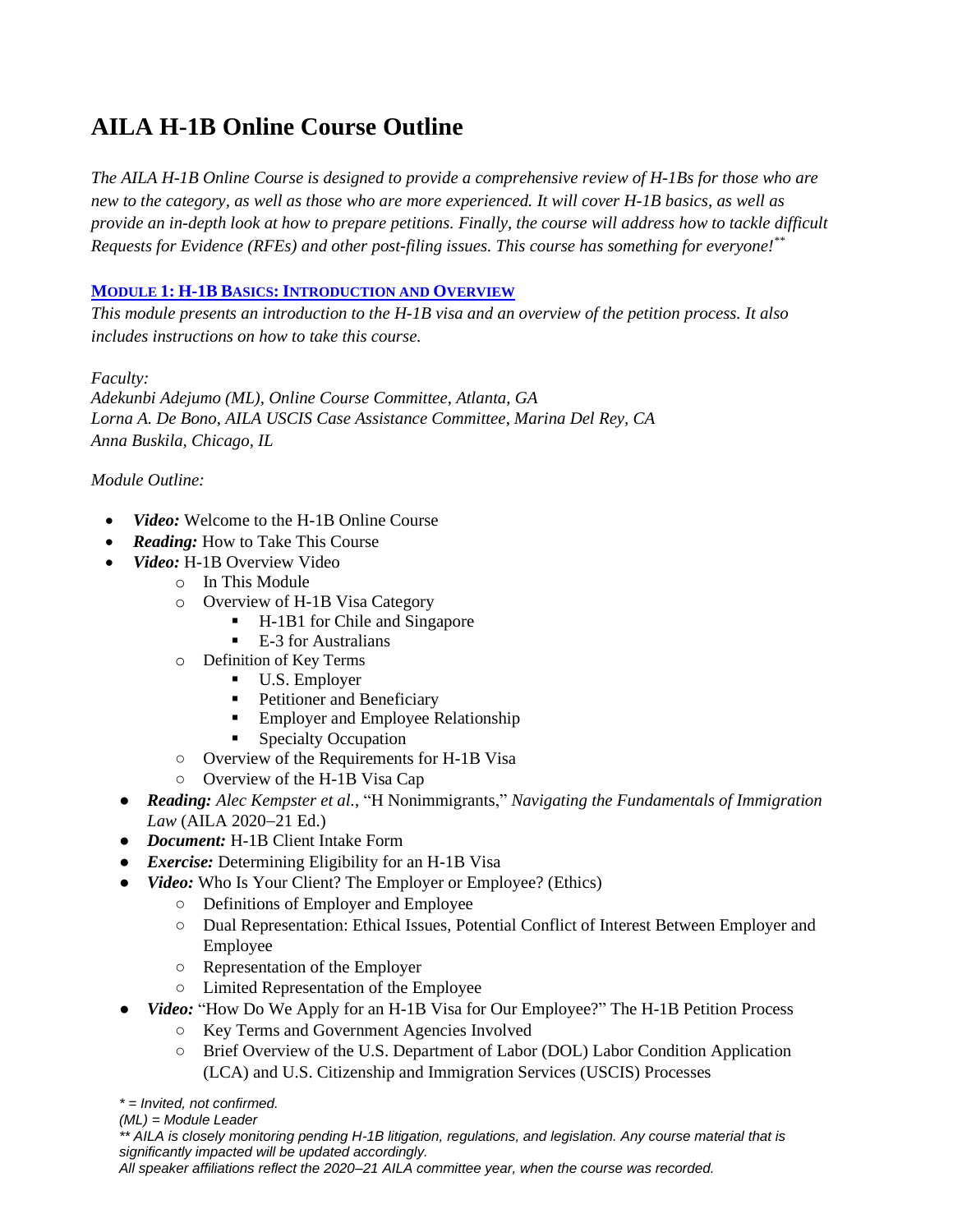- Petition Forms: I-129, I-129 H, I-129 W Data Collection, I-907, I-539, I-765, and G-28
- H-1B Fees
	- **•** Initial Fees: Fraud Fee, American Competitiveness and Workforce Improvement Act (ACWIA), Public Law, and I-129 Petition Fee
	- Premium Processing
	- Extension: Exempt from ACWIAH
- The Cap and H-1B Online Registration
- *Document:* Completed I-129 Petition
- *Video:* "We Got Approved! What Happens Next?"
	- o F-1 Cap-Gap
	- o How to Obtain an H-1B Visa at the Consular Office Abroad
		- $\blacksquare$  DS-160
		- Interview Appointment
- *Video:* H-4 Visas for Family Members
	- o Family Members: Spouses and Minor Children
	- o Work Not Allowed, Except If Eligible for H-4 Employment Authorization Document (EAD)
	- o How to Obtain H-4 Status for Family Members Who Are in the United States ■ I-539 Biometrics Requirements and Processing Delays
	- o How to Obtain H-4 Visas for Family Members Who Are Outside the United States
	- o H-4 EAD Requirements and How to Apply (I-140 Approval, I-765, I-539 Biometrics, etc.)
- *Video:* How Long Can the Employee Stay in the United States? A Brief Overview
	- o Duration of H-1B Status, Six-Year Maximum, Overview of AC21 Extensions, Recapturing H-1B Time
	- o Process for Extending H-1B Status
	- o How to Change Employers
	- o Amendments, Including Change of Terms and Conditions of Employer (*i.e.*, Worksite)
	- o Withdrawal of H-1B Status
- *Hypotheticals*
- *Resources List*
	- o *A Curated List of Additional Publications, Recordings, and Resources*

### **MODULE 2: THE H-1B CAP**

*This module provides an overview of the H-1B cap process from registration to filing. Panelists will discuss practice pointers for managing an H-1B cap group and address issues affecting H-1B petitions subject to the quota.*

*Faculty: Stephanie Scarborough (ML), Jacksonville, FL Tejas N. Shah, Chicago, IL*

### *Module Outline:*

- *Video:* Overview and Ethical Considerations for the H-1B Cap
	- In This Module
	- H-1B Cap Process: Registration, Selection, and Filing

*\* = Invited, not confirmed.*

*(ML) = Module Leader*

*\*\* AILA is closely monitoring pending H-1B litigation, regulations, and legislation. Any course material that is significantly impacted will be updated accordingly.*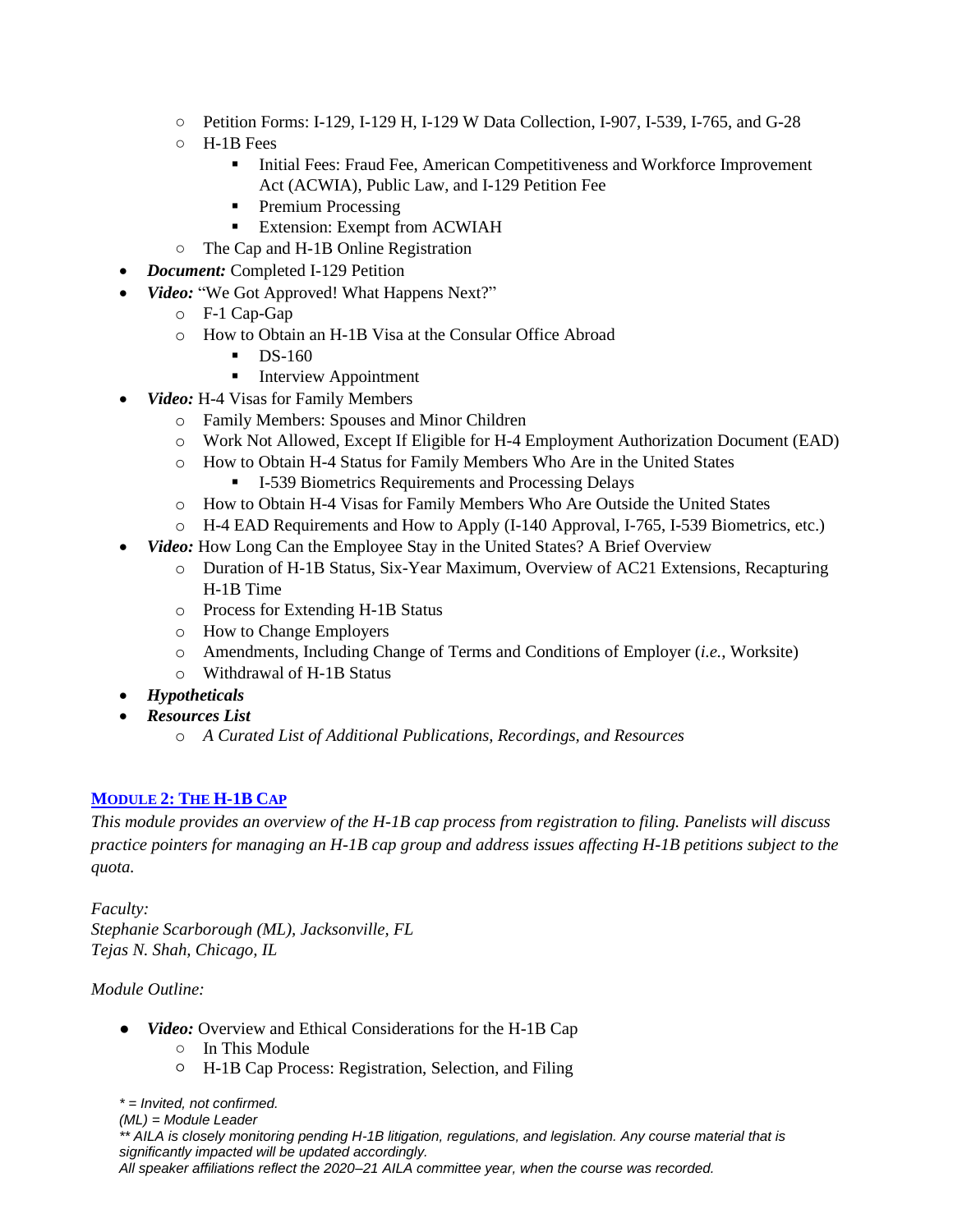- Regular Cap vs. U.S. Master's Cap
- *Reading:* **"**AILA Provides Feedback to USCIS on FY2021 H-1B Electronic Registration Process and Recommendations for Improvements" (Dec. 29, 2020), AILA Doc. No. 20122908
- *Reading:* "USCIS Provides FAQs on the H-1B Electronic Registration Process" (Feb. 26, 2021), AILA Doc. No. 20030200
- *Video:* Pre-Registration Preparation
	- Creating a myUSCIS Account for an Attorney
	- Providing Instructions for Clients to Create a myUSCIS Account for Employers
	- Collecting Registration Information and Documents for Analysis
	- Preparing and Submitting H-1B Registrations Online
	- Monitoring Status of H-1B Registrations
- *Document:* H-1B Registration Handshake Instructions
- *Document:* Template Spreadsheets of H-1B Registration Data
- *Video:* Post-Selection Preparation
	- Obtaining H-1B Selection Notices
	- Preparing and Filing H-1B Petitions with the Appropriate Service Center
- *Document:* Checklist for H-1B Cap Filing Package
- *Video:* Special Issues
	- F-1 Cap-Gap
		- Master's Cap
		- Change of Status Request and Travel
		- J-1 Two-Year Home Residence Requirement
- *Video:* Practice Management and Billing Considerations for the H-1B Cap
- *Exercise:* Develop H-1B Cap Timeline
- *Hypotheticals*
- *Resources List*
	- *A Curated List of Additional Publications, Recordings, and Resources*

### **MODULE 3: CAP-EXEMPT H-1BS**

*This module examines the regulations applicable to "cap-exempt" H-1B visas, and the strategic use of this classification to help obtain work eligibility when cap-subject H-1Bs are not available.*

*Faculty: Jeff Goldman (ML), Online Course Committee, Salem, MA Jennifer Minear, AILA President, Richmond, VA*

### *Module Outline:*

- *Video:* Overview of Module 3: Cap-Exempt H-1B Visas
	- o In This Module
	- o Definition/Timing: Exempt from Annual H-1B Lottery System, Can Obtain Immediately and at Any Time
	- o Key Concepts
		- The Four Types of Cap-Exempt Organizations
		- "Employed by" vs. "Located at" Models
		- Can a Foreign National Have Multiple H-1B Visas? Concurrent Employment,
	- *\* = Invited, not confirmed.* Full/Part-Time Employment, and LCA Considerations for Multiple Employers
	- *(ML) = Module Leader*

*\*\* AILA is closely monitoring pending H-1B litigation, regulations, and legislation. Any course material that is significantly impacted will be updated accordingly.*

```
All speaker affiliations reflect the 2020–21 AILA committee year, when the course was recorded.
```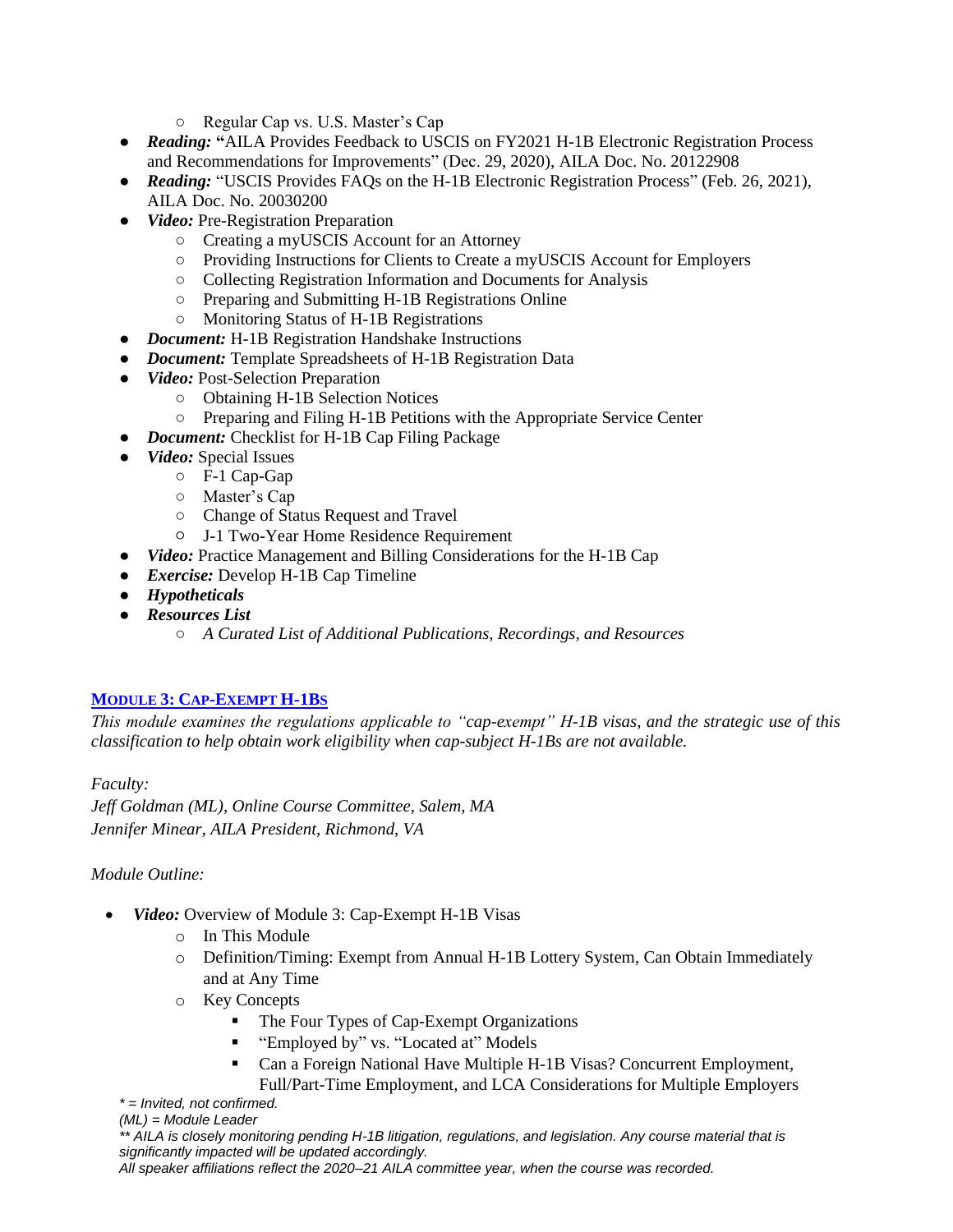- *Document:* Cap-Exempt H-1B Process Summary
- *Reading:* AILA's USCIS HQ (Benefits Policy) Committee, "Practice Pointer: Recent H-1B Cap Exemption Developments for Non-Profit Research Organizations," AILA Doc. No. 19121032
- **Reading:** "USCIS Letter on H-1B Portability from Cap Exempt to Cap Subject," AILA Doc. No. 07052563
- *Video:* Concurrent Filings with Cap-Exempt Organizations
	- o Law and Clarifying Memorandum
	- o "Located at": Private Company Can Be Located at or Have the Employee Located at the Cap-Exempt Org
	- o "Employed by": Private Company Can Have Employee Employed by the Cap-Exempt Organization Part-Time and Piggy-Back
- *Video:* H-1B Cap-Exempt Employment—Part 1 (Mock Interview)
	- o Lost H-1B Lottery
	- o Optional Practical Training Expiration Outside of the Annual Lottery Cycle
- *Video:* H-1B Cap-Exempt Employment—Part 2 (Mock Interview)
	- o Outside the United States and Cannot Wait for Lottery
	- o Genuine Interest in Working for Cap-Exempt Organization
- *Document:* H-1B Cap-Exempt Support Letter Template
- *Video:* Challenges and Complications with Cap-Exempt H-1B Visas
	- o Professional Employed by Cap-Exempt Organization Directly
		- Not Counted Against the Cap
		- **EXECUTE:** Difficult to Move to a New Company, Should Consider Entering Lottery Each Year
	- o Private Company or Employee Located at a Cap-Exempt Organization
		- Time Commitment: Twenty Hours Per Week Required
		- **•** Proving the Day-to-Day Work Is Primarily in Furtherance of the Cap-Exempt **Organization**
	- o Part-Time Employment at Cap-Exempt Organization Concurrently Employed by Full-Time Company
		- **•** Two Petitions Filed
		- Costs
		- Proving Specialty Occupation Twice
	- o Ethics: Who Pays for the Concurrent Visa Program? Who Pays the Salary and the H-1B?
		- Wage Issues
- *Video:* H-1Bs for International Physicians
	- o Licensing Requirements/Exceptions
	- o J-1 Waivers Must Be in H-1B Status
	- o H-1B for an FMG: Alternative to J-1 Visa for Graduate Medical Education Programs
	- o H-1B Physician Positions Often Exempt from the Cap
	- o DOL Wage Issues: Occupational Employment Statistics (OES) Default Wage, Surveys
	- o Interim DOL Final Rule (October 8, 2020) Raises Prevailing Wage Determination (PWD) Based on OES Wage Data
- *Exercise:* Matchmaking: H-1B Cap Exempt Scenarios and Solutions
- *Hypotheticals*
- *Resources List*
	- o *A Curated List of Additional Publications, Recordings, and Resources*

```
* = Invited, not confirmed.
```

```
(ML) = Module Leader
```
*\*\* AILA is closely monitoring pending H-1B litigation, regulations, and legislation. Any course material that is significantly impacted will be updated accordingly.*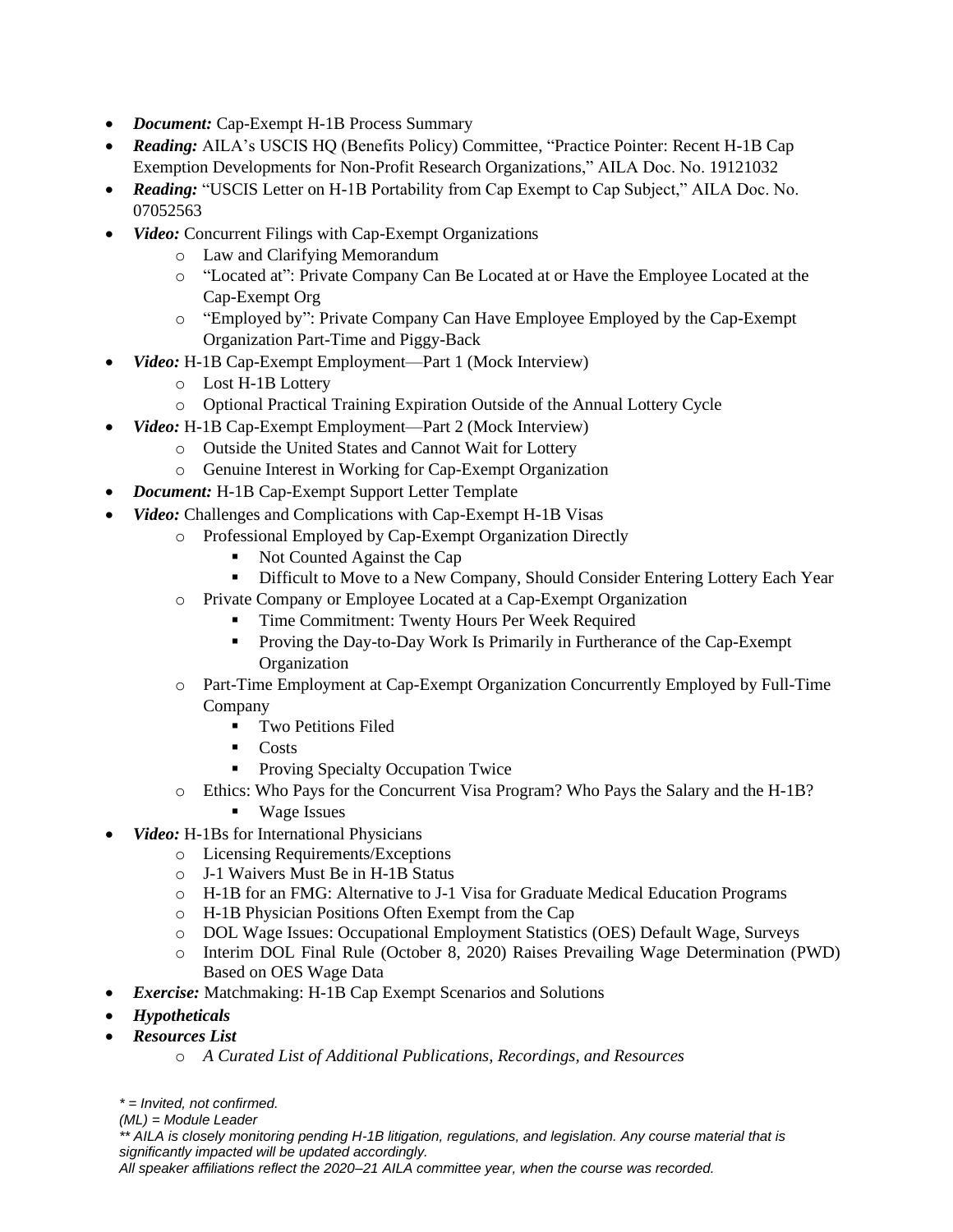## **MODULE 4: PREVAILING WAGE REQUIREMENT, LABOR CONDITION APPLICATION, AND THE PUBLIC**

### **ACCESS FILE**

*This module will address the preparation and processing of labor condition applications in the H-1B process, as well as related ethical and compliance issues.*

### *Faculty:*

*William Johnson (ML), San Diego CA Sarah K. Peterson, AILA Board of Governors/DOL Liaison Committee Chair, Minneapolis, MN Rebecca R. Massiatte, Dallas, TX*

### *Module Outline:*

- *Video:* Overview and Ethical Considerations of Module 4: The LCA and Its Role in the H-1B Process
	- o In This Module
	- o Ethical Considerations for the LCA's Role in the H-1B Process
		- **•** Should the Employer Obtain a Prevailing Wage Determination from DOL and Take Advantage of the "Safe Harbor" Rule?
		- **Does the Attorney or the Employer Make the Final Determination in Choosing the** Appropriate OES Code?
		- **•** Should the LCA Be Filed/Prepared in Advance of the March Pre-Registration Process?
- *Video:* Defining the Employers' Obligations Under the LCA
	- o Wage Obligations
	- o Notice
	- o Termination and Return Transportation Home
	- o Maintaining a Public Access File (PAF)
	- o Material Changes in Employment and Obtaining a New LCA
- *Video:* Prevailing Wage Requirement: Defining the Prevailing Wage and Related Ethical Considerations
	- o Determining the Prevailing Wage for a Particular Position: Use of DOL's O\*NET/OES Survey
	- o Choosing the Appropriate OES Code, Job Titles and Job Duties; Choosing the Proper Wage Level
	- o Ethical Considerations
	- *Video:* Using Alternative Wage Surveys
		- o Alternative Wage Survey Sources Options
		- o Regulatory Requirements for Alternative Prevailing Wage Sources: How Many Data Points?
		- o How to Use the Alternative Prevailing Wage Data Either Within an Initial Prevailing Wage Rate or Prevailing Wage Redetermination
- *Exercise:* Selecting a Standard Occupational Classification (SOC) and Prevailing Wage Based on the Job Description
- *Video:* Public Access File: Creating and Maintaining the PAF
	- Employer Requirement to Retain the LCA and Supporting Documentation in a "Public Access File"
	- Contents of PAF
- *\* = Invited, not confirmed.*

*(ML) = Module Leader*

*\*\* AILA is closely monitoring pending H-1B litigation, regulations, and legislation. Any course material that is significantly impacted will be updated accordingly.*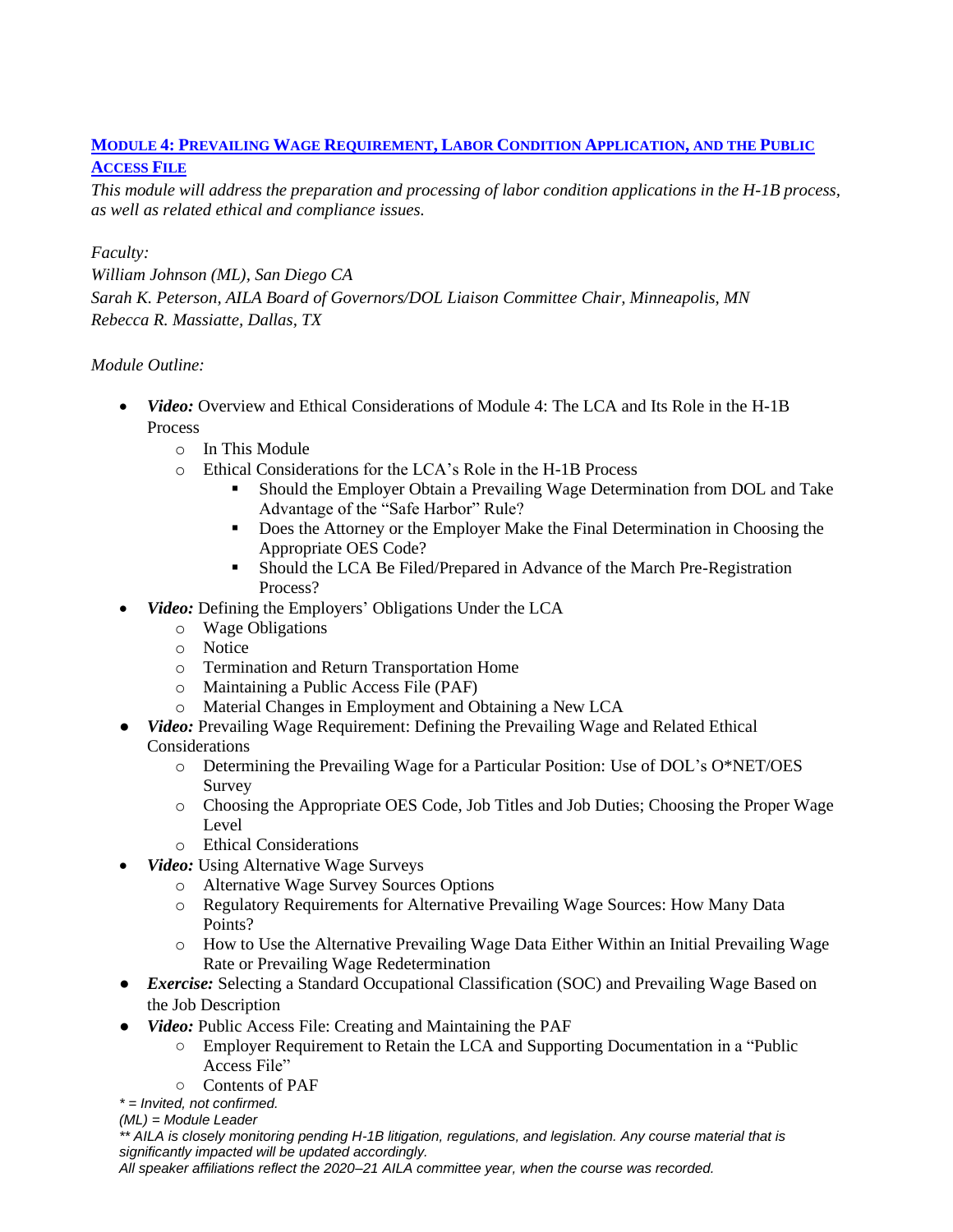- Ethics: Ensuring the Client's Compliance with PAF Requirements, Co-Client's Relationship with the Employer-Employee
- What Are the Civil Liabilities for Failure to Maintain the PAF?
	- Investigations Through DOL vs. USCIS' Fraud Detection and National Security **Directorate**
- *Document:* Instructions to Employers Regarding Creating and Maintaining the Public Access File
- *Video:* Practical Considerations: Filing the LCA with DOL
	- How to File the LCA
	- How to Post the LCA: Format for Postings with Sample
	- Timeline for Obtaining a Certified LCA
- *Document:* Sample LCA Posting
- *Reading:* AILA DOL Liaison Committee, "Practice Pointer: Roadmap to Alternative Wage Surveys for LCAs and PWDs," (Oct. 30, 2020) AILA Doc. No. 20103033
- **Reading:** AILA DOL Liaison Committee, "Practice Pointer: New PWD Procedures as of  $1/1/10$ ," (Dec. 22, 2009) AILA Doc. No. 09221222
- *Hypotheticals*
- *Resources List*
	- *A Curated List of Additional Publications, Recordings, and Resources*

### **MODULE 5: MEETING THE REQUIREMENTS: SPECIALTY OCCUPATION AND THE BENEFICIARY'S DEGREE**

*The alleged failure by petitioners to prove that an H-1B position qualifies as a "specialty occupation" is the number one reason cited by USCIS for H-1B RFEs the past few years. This module covers the specialty occupation, including the evidence required to show that the employer's position (*i.e.*, title and job duties) meets the statutory definition and regulatory criteria.*

### *Faculty:*

*April A. Caminez Bentley (ML), Online Course Committee, Tallahassee, FL Amy Erlbacher-Anderson, AILA Business Immigration Response Team, Omaha, NE Joseph John Shepherd, AILA USCIS Case Assistance Committee, New York, NY*

### *Module Outline:*

- *Video:* Overview of Module 5 and Defining "Specialty Occupation"
	- In This Module
	- Defining the Specialty Occupation: INA §214(i)(1) and 8 CFR §214.2(h)(4)(ii)
	- $\circ$  Fitting the Position Within the Specialty Occupation Criteria at 8 CFR §214.2(h)(4)(iii)(A)
	- Minimum Degree Requirement for Entry into the Particular Position
	- The Other Three Criteria to Establish the Position Qualifies as a Specialty Occupation
- *Document***:** Sample RFE: Specialty Occupation Template
- *Video:* Specialty Occupations and Professional Positions
	- Specialty Occupations Encompass the Definition of Professional
	- Positions Recognized by USCIS to Be (and Not to Be) Specialty Occupations
	- Recent Trends: Occupations Requiring Specialized Course of Study in Multiple, Related Fields
- *Video:* Documenting the Position as a Specialty Occupation
	- Importance of the Employer's Job Description and Requirements
- *\* = Invited, not confirmed.*
- *(ML) = Module Leader*

*\*\* AILA is closely monitoring pending H-1B litigation, regulations, and legislation. Any course material that is significantly impacted will be updated accordingly.*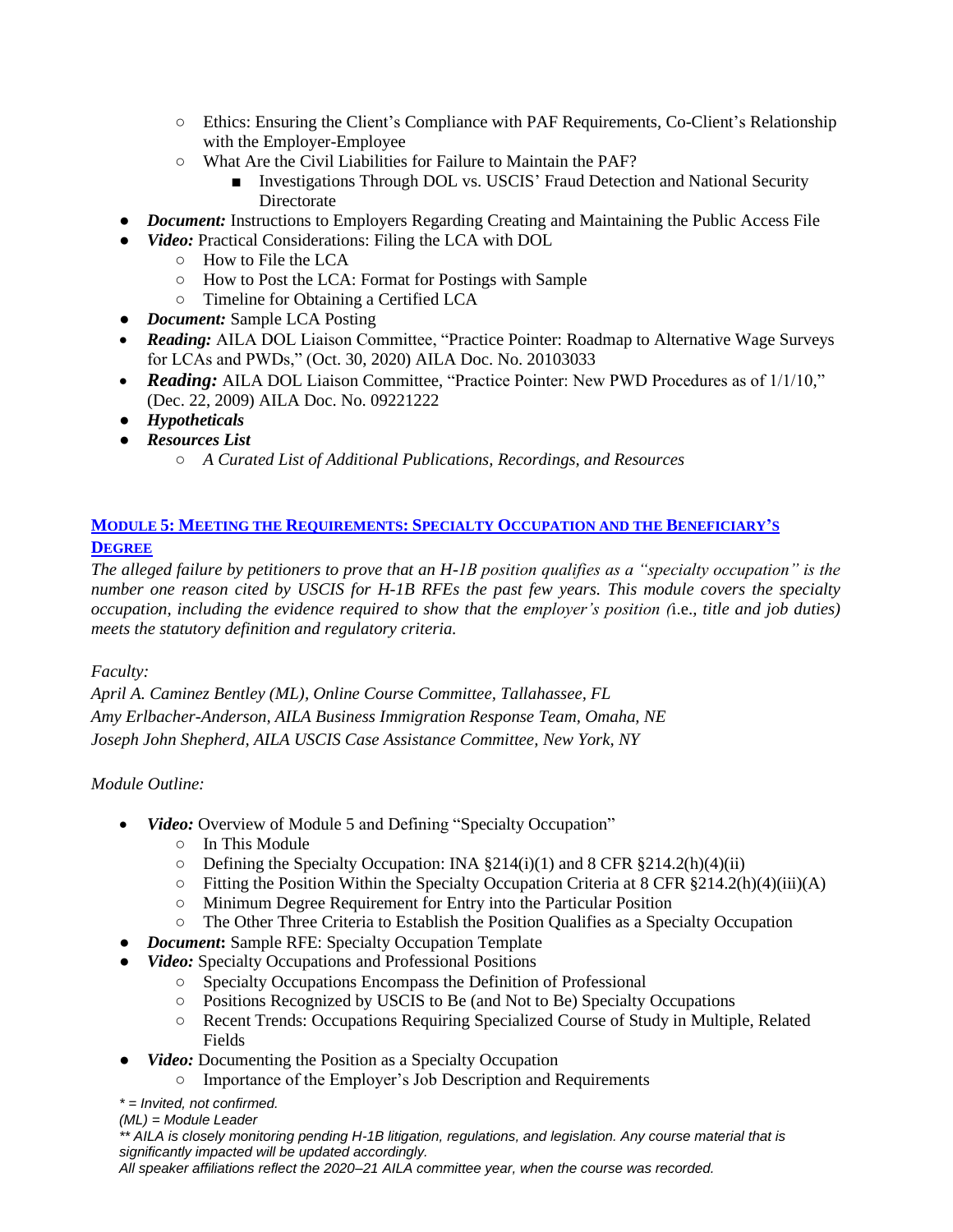- DOL Occupational Outlook Handbook
- Specific Vocational Preparation and O\*NET Data to Establish Position as Specialty **Occupation**
- Determining Whether Position Qualifies as Specialty Occupation
	- Size of Employer
	- LCA Wage
- Other Documentation to Establish the Position as a Specialty Occupation
- Computer Programmers
- *Reading:* AILA Practice Pointer: "H-1B Specialty Occupation RFE Toolbox" (Nov. 11, 2020) AILA Doc. No. 19080140
- *Exercise:* Drafting Effective Job Descriptions and Requirements
- *Video:* The Employee's Professional Qualifications
	- Credentials of Prospective H-1B Employee
	- USCIS Rules on Equivalency: Credentials Equivalent to the Required Degree
- *Video***:** U.S. Employer and Employer-Employee Relationship: Definitions and Ethics
	- Defining and Documenting the Employer-Employee Relationship
	- Employer's Right to Control Beneficiary's Work and Revised Itinerary Policy
	- Reviewing the Ethics of Attorney Representation: Employer or Employee?
- *Video:* U.S. Employer and Employer-Employee Relationship: Special Issues
	- Multiple Worksites
	- Third-Party Placements: The Neufeld Memo (2010) and the Requirements Memo (2018)
- *Reading:* **"**USCIS Issues Updated Policy Guidance and Rescinds Two Policy Memos Regarding the Adjudication of Certain H-1B Petitions" (June 17, 2020), AILA Doc. No. 20061804
- *Reading: Vic Goel, et al.,* "Assault on the H-1B: 'No, It's Not the Latest Hollywood Action Movie'," *AILA Immigration Practice Pointers* (2019–20 Ed.)
- *Document:* Cover Letter for H-1B Petition Package
- *Hypotheticals*
- *Resources List*
	- *A Curated List of Additional Publications, Recordings, and Resources*

#### **MODULE 6: POST-FILING ISSUES: RFES AND CONSULAR PROCESSING**

*This module examines the types of H-1B RFEs issued and strategic planning considerations, including how to communicate with clients (employer and employee) and third-party expert witnesses. It also will cover post-approval issues, including consular processing.*

*Faculty:*

*James D. Prappas (ML), Online Course Committee, Houston, TX Vincent W. Lau, AILA DOL Liaison Committee Vice Chair, Boston, MA Lisa Scott, Chicago, IL*

*Module Outline:*

• *Video:* Overview of Module 6: You Have Filed the H-1B Petition. Now What? Approval, Denial or RFE

*\* = Invited, not confirmed. (ML) = Module Leader \*\* AILA is closely monitoring pending H-1B litigation, regulations, and legislation. Any course material that is significantly impacted will be updated accordingly. All speaker affiliations reflect the 2020–21 AILA committee year, when the course was recorded.*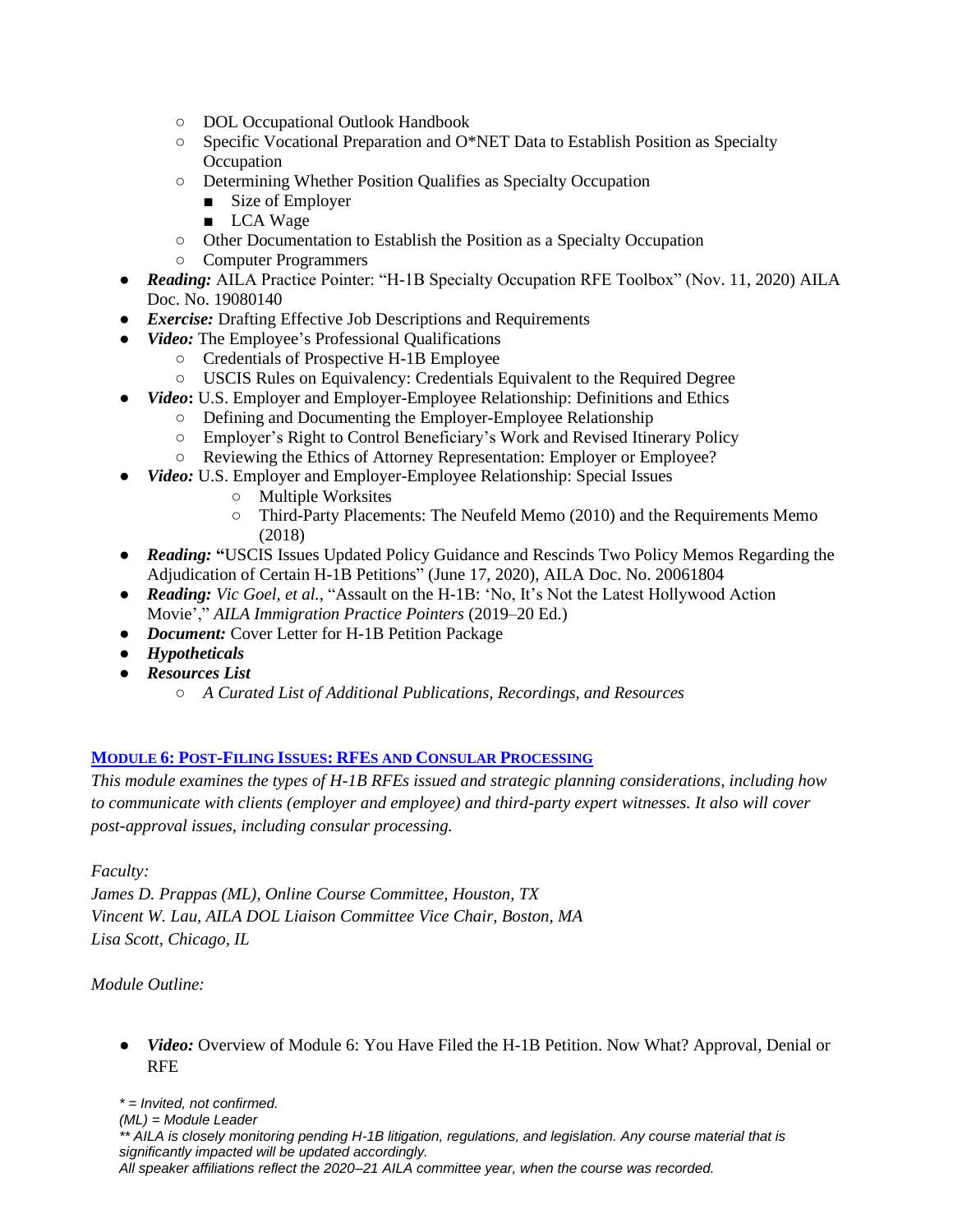- In This Module
- Manage Client Expectations and Share Recent Trends: Send Email After Receipt Is Received
- Undertake Legal Research to Develop a Strategy
- Identify the Legal Issues
- Check Recent Developments on AILA InfoNet
- Foreign National's Employment Authorization Expiration: Determining the Date and Advising the Client in Writing
- Communication with the Client
- *Video:* How to Deal with an RFE and Not Panic: Ethics and Wellness
	- Study the RFE and Prepare a Draft Email for the Client
	- Consult with Colleagues and Do Your Homework
	- Reaching Out to Speak with the Client Directly
- *Video:* I Received an RFE: Determining the Issues and Developing a Strategy to Reply
	- Types of RFEs
	- Position Is Not a Specialty Occupation: Position Requires Multiple Degrees, Not Single Degree; Not Specialized Degrees
	- The Foreign National Does Not Have a Degree
	- Beneficiary's Degree/Position Mismatch
	- Level 1 and Level 2 Wage Issues
	- Degree Normally Required vs. Always Required
	- Employer-Employee Relationship and Third-Party Worksite
	- LCA Job Title/Position Does Not Match the SOC Code
	- Beneficiary Does Not Have the Required License
- *Video:* Types of Evidence, Case Law, and Strategy Post-Denial Under Various Scenarios
	- Use of Expert Testimony
	- Timing, Finding the Expert, and Determining the Additional Out of Pocket Expenses
	- What Is Your Strategy If the Petition and/or Extension or Change of Status Is Denied?
- *Video:* Post-Approval Issues (Excluding Consular Processing)
	- Material Changes/Amended Petitions
		- Termination of Employment: Employer Obligations, How to Effectuate, Notice to USCIS and Potential Conflict of Interest
		- Six-Year Maximum, Recapturing Time, and AC21 Extensions
		- H-1B Site-Visits/Fraud Investigations
		- I-94 Mistakes
- *Video:* Post-Approval Issues: Consular Processing
	- Check the Post Website: Requirements Vary
	- Determine If There Are Any National Interest Exceptions (NIE) or Other COVID-19 Issues
	- Discuss with Your Client What Happens If There Is a Delay (*i.e.*, Administrative Processing, Visa Denial), and Look Ahead to Manage Expectations
	- Conference Call with the Employer and Foreign National: Review the Process and Potential Issues
- *Exercise:* RFE Analysis: Develop a Response Strategy and Assign Tasks
- *Hypotheticals*
- *Reading:* AILA Practice Pointer: "H-1B Specialty Occupation RFE Toolbox" (Nov. 11, 2020), AILA Doc. No. 19080140

*\* = Invited, not confirmed.*

*(ML) = Module Leader*

*\*\* AILA is closely monitoring pending H-1B litigation, regulations, and legislation. Any course material that is significantly impacted will be updated accordingly.*